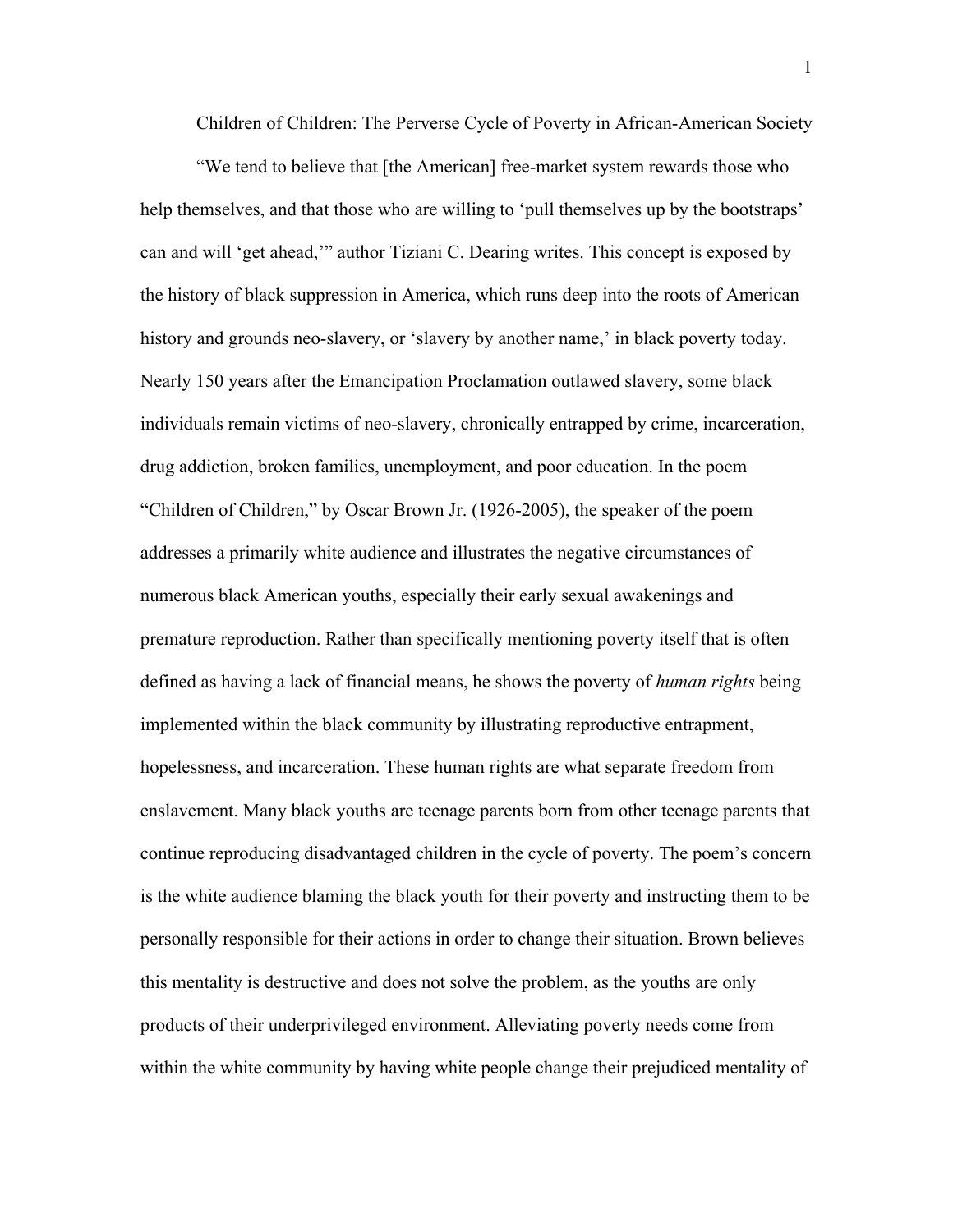black poverty and create anti-poverty programs that help uplift the black community. White readers are important agents in black poverty because they run most businesses and government institutions and their 'privilege' can be utilized for change. Brown uses interlocking formal strategies, juxtaposition, and double meanings in his poem "Children of Children" to illustrate the sick, perverse cycle of poverty in the black community and persuade his audience to enact change.

These concerns of poverty date back to the early life of Brown. He was born Oscar Cicero Brown Jr. on October 10, 1926 in Chicago, Illinois and was raised in a "sheltered" middleclass family. Brown was not aware of many problems within black society until he learned about activism as a college student. He began work in broadcasting with the first black radio news show in Chicago, *Negro News Front* from 1948 to 1951 and was confronted with current events in the black community. He reported on the reality of life in black America, and it inspired him to be an activist for civil rights. Brown became involved with Civil Rights Congress, a movement led by activist Will Patterson that accused the U.S. government of genocide against blacks. He also joined the communist party because "it was the only outlet available to participate in the struggle for black people." Brown then joined the Progressive Party and ran for Illinois State representative in 1952. He lost the race, and his on-air broadcasts became more radical for civil rights. White radio station owners had enough of Brown's radical views, and *Negro News Front* was canceled. The communist party was also not supportive of his radicalism, and Brown was kicked out (LaBalle). This alienation from political organizations and broadcast media attempted to silence Brown and his voice that spoke against black poverty.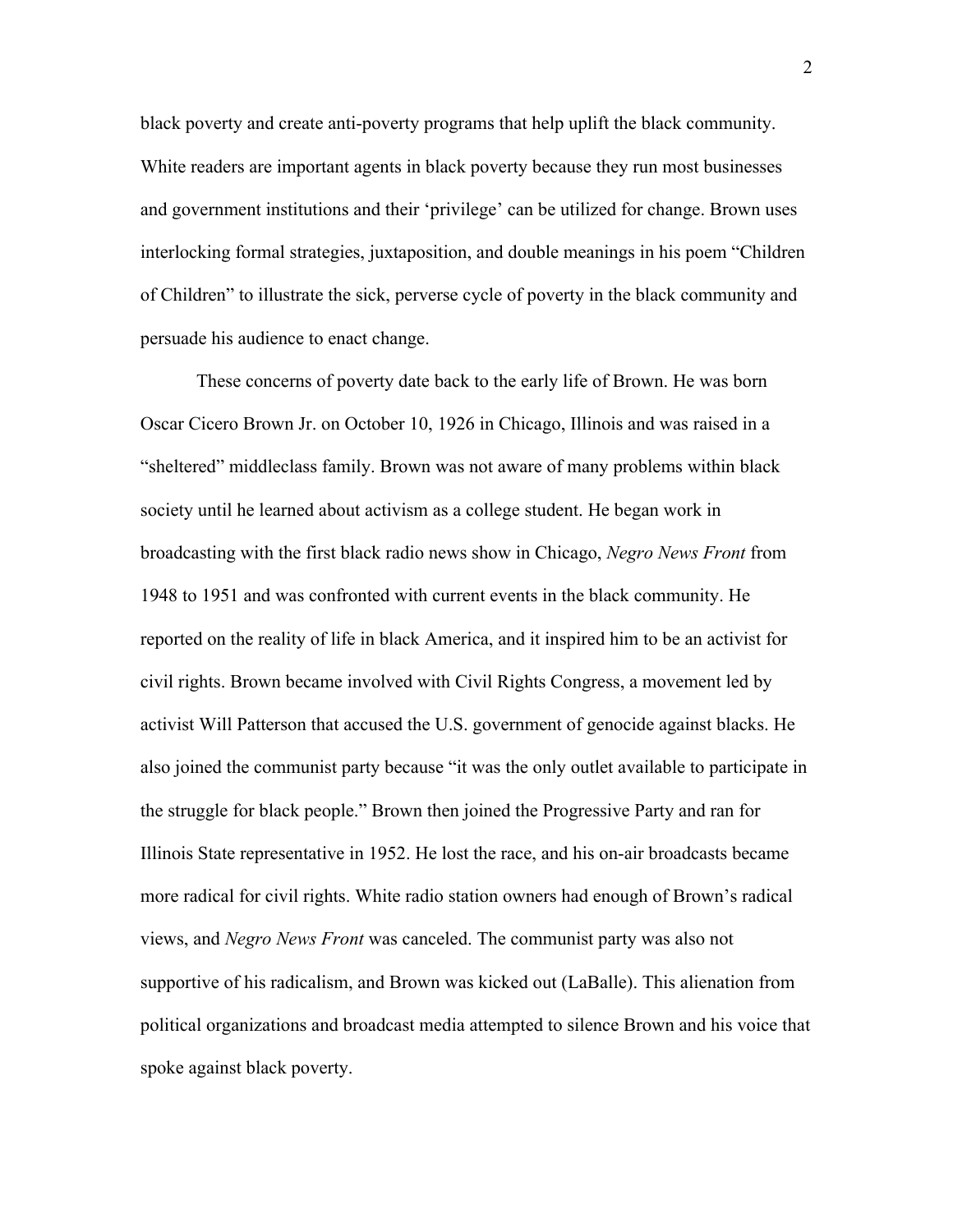Brown discovered that the music and performance industry would give him a platform to express the injustices of black poverty. He wrote in the essay *Music: The Liberating Force*, "The liberation of black people from the domination of racist whites can only be achieved by application of the necessary force. Can music provide this force? Yes, it can, due to its matchless ability to stir the human spirit." He began writing songs and sang them in clubs to express his views on civil rights. Columbia Records noticed his talent and offered Brown a recording contract. Brown became a national celebrity when his 1960 jazz album *Sin and Soul* debuted to critical acclaim (LaBalle). The album contains social commentary regarding black poverty, and it positions Brown on several controversies in black America.

One of the controversies he illustrates in *Sin and Soul* is the mass incarceration of blacks in the song, "Work Song." The song evokes the image of work songs slaves sung while they worked on plantations. Work songs in several cultures are used to increase the productivity of work and decrease feelings of boredom, but within American slavery there was the added component of survival. The work songs used rhythm to coordinate physical movement in groups and would prevent an individual from being picked out as working too slowly. One tried to avoid being punished by the master or overseer. Work songs also helped slaves survive by evoking the feeling of unity and helping to release emotions (Jones). When slavery had been abolished through the 13th amendment, racism still had not been purged from the veins of society. Blacks were still being oppressed and discriminated against. Many faced long prison sentences from trumped-up charges for petty crimes. They were forced into prison labor and began singing work songs just as their slave ancestors before them. Brown evokes the feeling of twistedness within black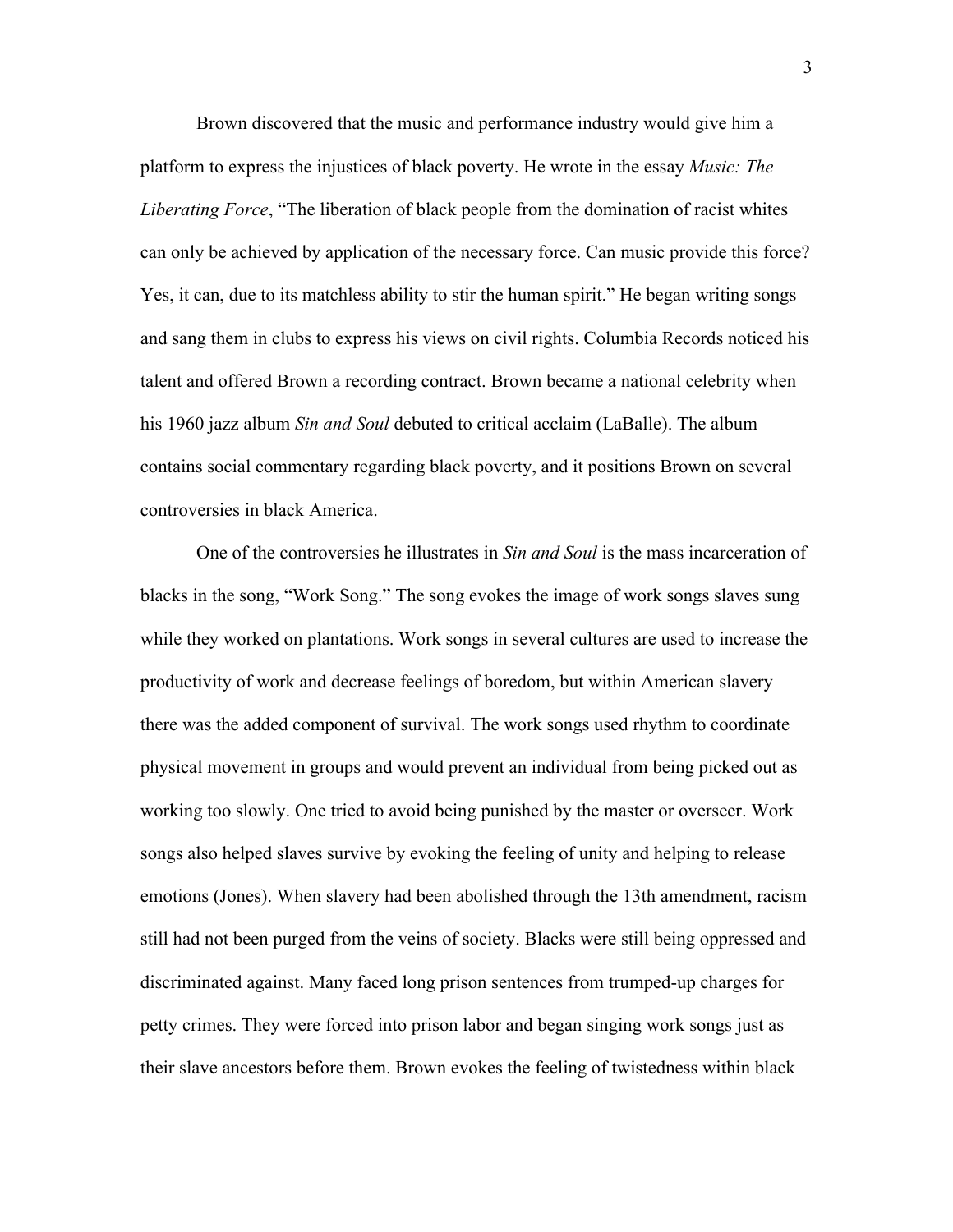poverty in "Work Song" using interlocking formal strategies that illustrate a cycle of poverty.

The twistedness is illustrated in the first verse of "Work Song," when Brown evokes the idea that the narrator of this song could not help breaking the law: "I committed crime, Lord I needed. Crime of bein' hungry and poor." Brown suggests that this individual may not be totally responsible for his poverty. He evokes the repetition of poverty in the song by using the traditionally repetitive format of work songs. Brown repeats the line "breaking up rocks on the chain gang" in the beginning and at the end of the song to evoke how the prison system entraps black individuals. He repeats the lines "been workin' and workin'" in the chorus to evoke how the narrator is mindlessly working and not moving toward anything. Brown uses repetition of verse in all three of his works discussed in this essay, and they evoke a cyclical feeling of poverty repeating itself.

In the poem "Children of Children," Brown also uses interlocking formal strategies to create a textual foundation that feels as perverse as the cycle of poverty he illustrates. Brown uses an *abba* rhyme scheme to structure his poem and it creates a static, stately, and dignified address to the difficult issue of black poverty, as it is an enclosing structural pattern. The enclosing pattern also evokes the entrapment of poverty itself:

> The children of children by the time they're half grown have habits like rabbits and young of their own The children of children from their momma's laps hop down from the ground to be taken in traps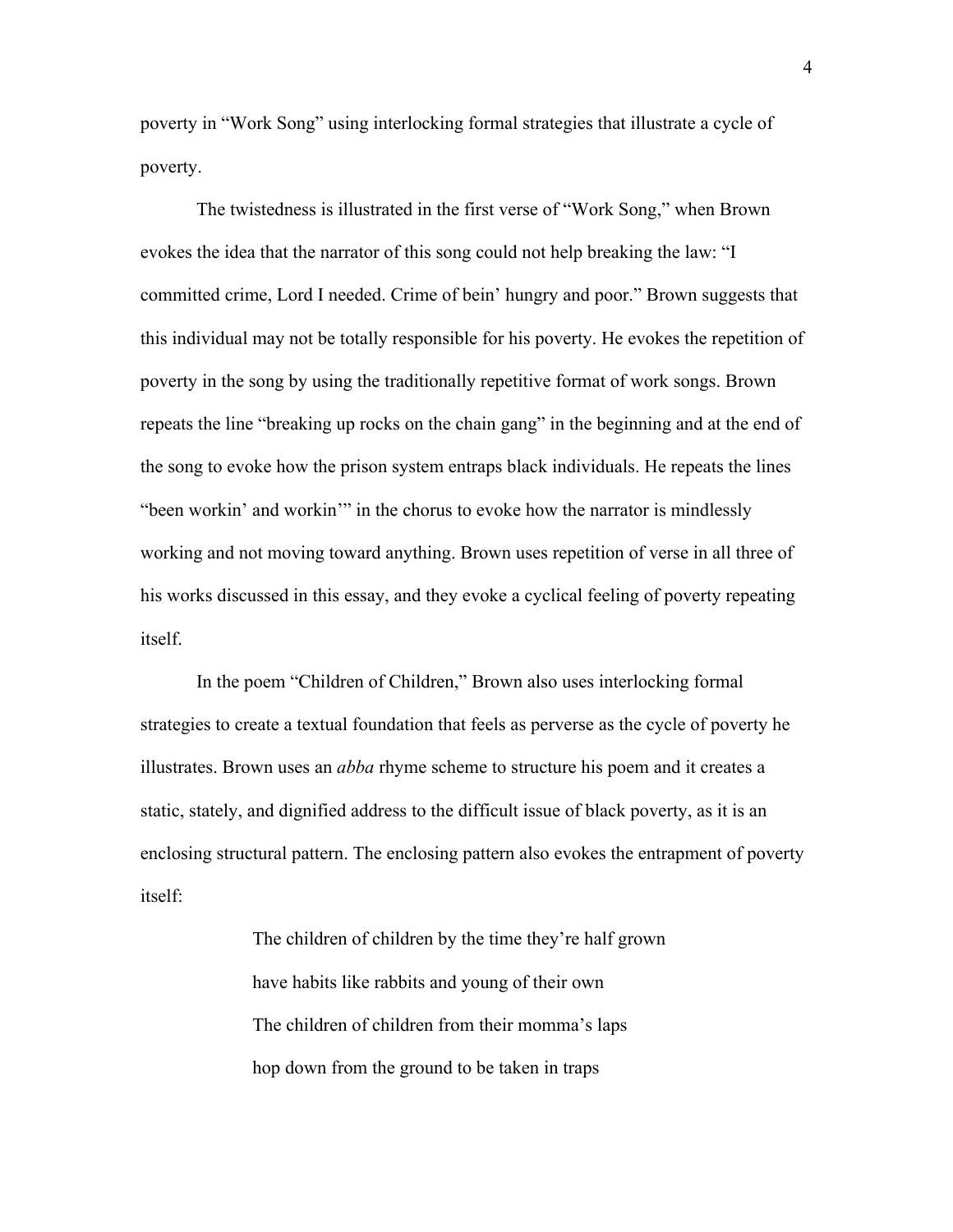The children of children are trapped by dark skins to stay in and play a game no one wins The children of children while still young and sweet all damned and programmed for future defeat The children of children are trapped by adults who fail them and jail them to hide the results The children of children unable to cope with systems that twist them and rob them of hope The children of children with the sin and the shame keep bearing and pairing and who do you blame The children of children cry out everyday.

They beg you for rescue and what do you say?

Brown's rhyme scheme in the first two lines shows that he rhymes 'grown' and 'own,' while in the middle of those two rhymes he puts, 'habits' like 'rabbits.' He uses this internal rhyme scheme to give more dimensions to the poem and for it to avoid sounding flat. While the internal rhyme scheme creates a sensation of dimension, it also evokes claustrophobia. Brown is able to create an image of a child within a child and provoke a claustrophobic effect within the reader. The near-rhymes enhance this effect, like "stay…in…wins" and "systems…twist them." Looking closer, there is a 'sing-song' and nursery-rhyme feeling that is created from the pattern. Coupled with the repetition, "the children of children" beginning every line in the poem to emphasize the unnatural and sick aspect of children having children due to poverty, it is easy for one to get caught in the beat and hum to oneself. The cyclical structure is enticing and difficult to shake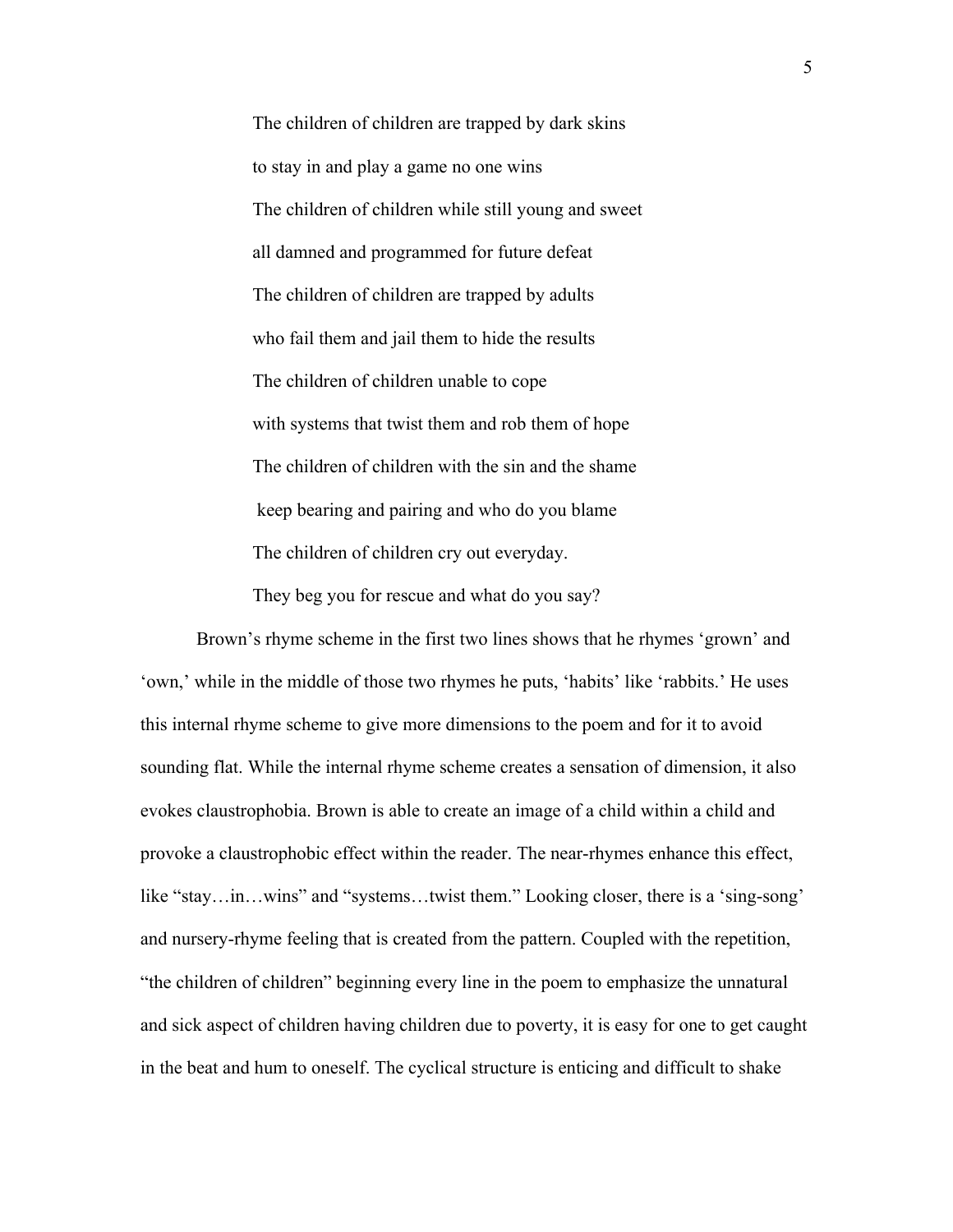away, which simulates what it is like to be trapped in the cycle of poverty. Reading "the children of children" over and over again can also evoke a feeling of alienation from the very meaning of the word and reduce it to a sound. The repetition evokes concept of desensitization of poverty and the numbness one may feel from a prejudiced mentality. It is not until the final line in the poem that Brown stops using *abba* and uses *aa*. Brown's abrupt change in rhyme persuades the audience's need to end the poverty cycle. In the last line, he asks the white audience, "what do you say?" Brown is asking this as a rhetorical question; he knows that a majority of the audience has said nothing to help the children. The question provokes a challenge within the audience members into thinking differently about their situation now that Brown has illustrated the realities in the lines prior. It also evokes a herald of the Black Lives Matter movement, as it targets the ways people institute racism in everyday speech and offers an alternative way of speaking. His last line creates the image that the cycle of poverty is not perverse within itself, but as a result of the audience not helping end it. Brown's strategies of form help throw the audience into unfamiliar territory and evoke the feeling of the same reproductive entrapment, hopelessness, and incarceration that many blacks feel.

On the textual level, Brown uses juxtaposition to evoke the perversity of the cycle of poverty in the black community. Brown compares "momma's laps" with "traps." He uses the phrase "momma's laps" to evoke the protection and safeness of nurtured children. The children then leave their mother's laps and are "taken in traps." These images in close proximity create a disturbing feeling because they are a short leap from lap to trap. The words also sonically rhyme, which creates a sensation that there is little difference between the two images. Brown then uses "stay" and "play" when describing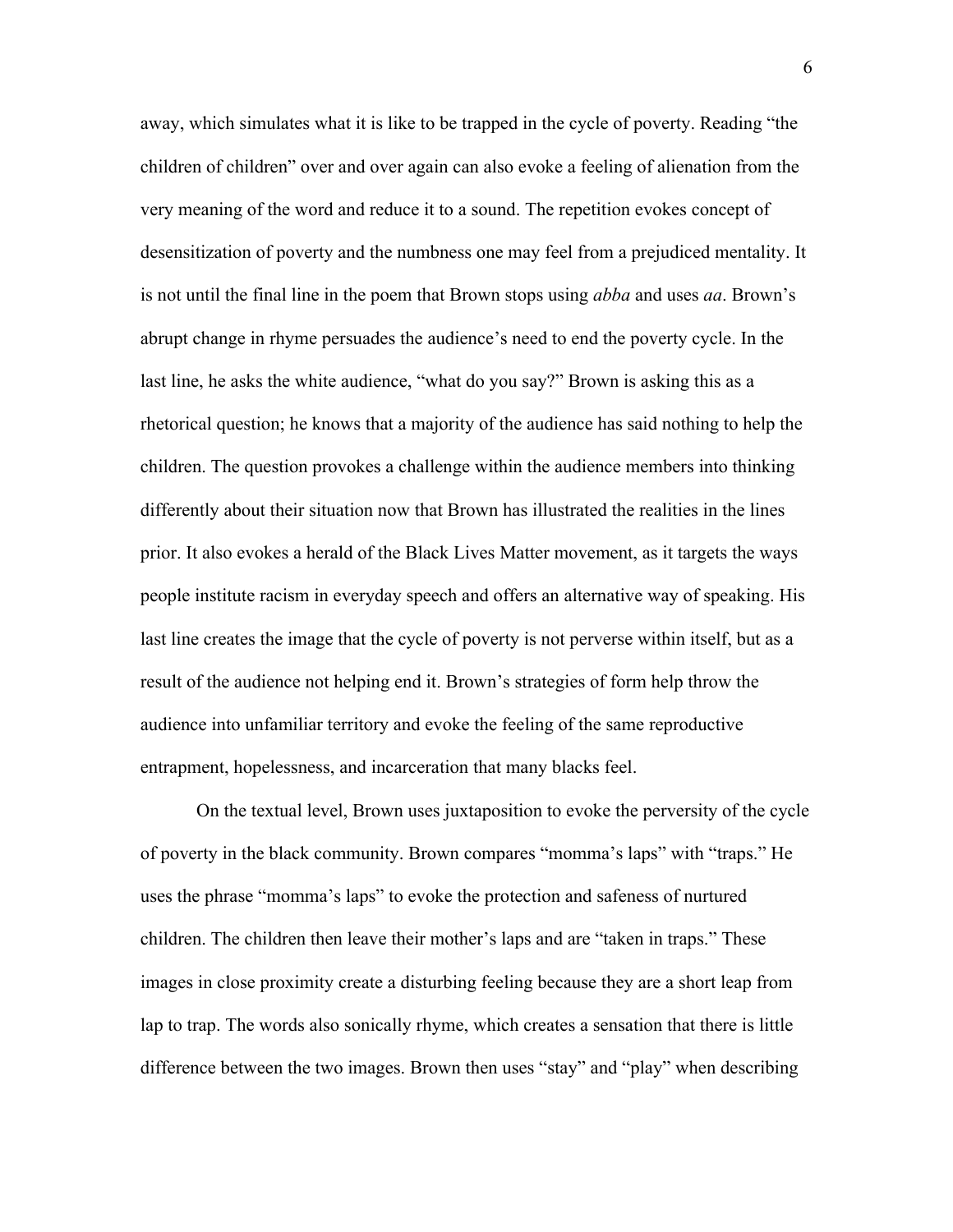being trapped in a game. A game should eventually end, but this one is twisted and does not. Next, he describes the children as being "damned" and "programmed." To be damned is to be cursed, while programmed means to be structured. The perversity is if one is being programmed for damnation at birth. This evokes the idea that although American laws state that blacks have full citizenship, social deprecation functions as a supernatural condemnation. Brown then juxtaposes the words "fail" and "jail," which creates the idea that if the children fail in school, they go to jail. One often does not associate jail with children, which the close proximity of these words creates the idea that for black kids, jail and school are a few short steps away from each other. Brown evokes this image to create the sensation of a twisted sense of time for childhood development. He tries to break the audience's lethargic attitude by getting them out of a comfortable sense of pace. Brown also contrasts "systems" and "twist them," juxtaposing a structural device like a system and then the device being manipulated. The near-rhyme of the two words are already twisted sonically and a system should not be twisted if a system's duty is to maintain order. A system is not a person and Brown evokes trying to break off the personal responsibility of the listener to assist black people from the systematic nature of racism and economic containment. The poem controls its own expression of frustration by provoking white listeners to think that they can help out because they are not part of this system.

This system creates the sensation that it causes the "bearing" and "pairing" that Brown mentions in the poem. The comparison of the two words that are in close proximity to one another creates the feeling that children are producing and then multiplying, which is perverted that those not yet finished with puberty are bearing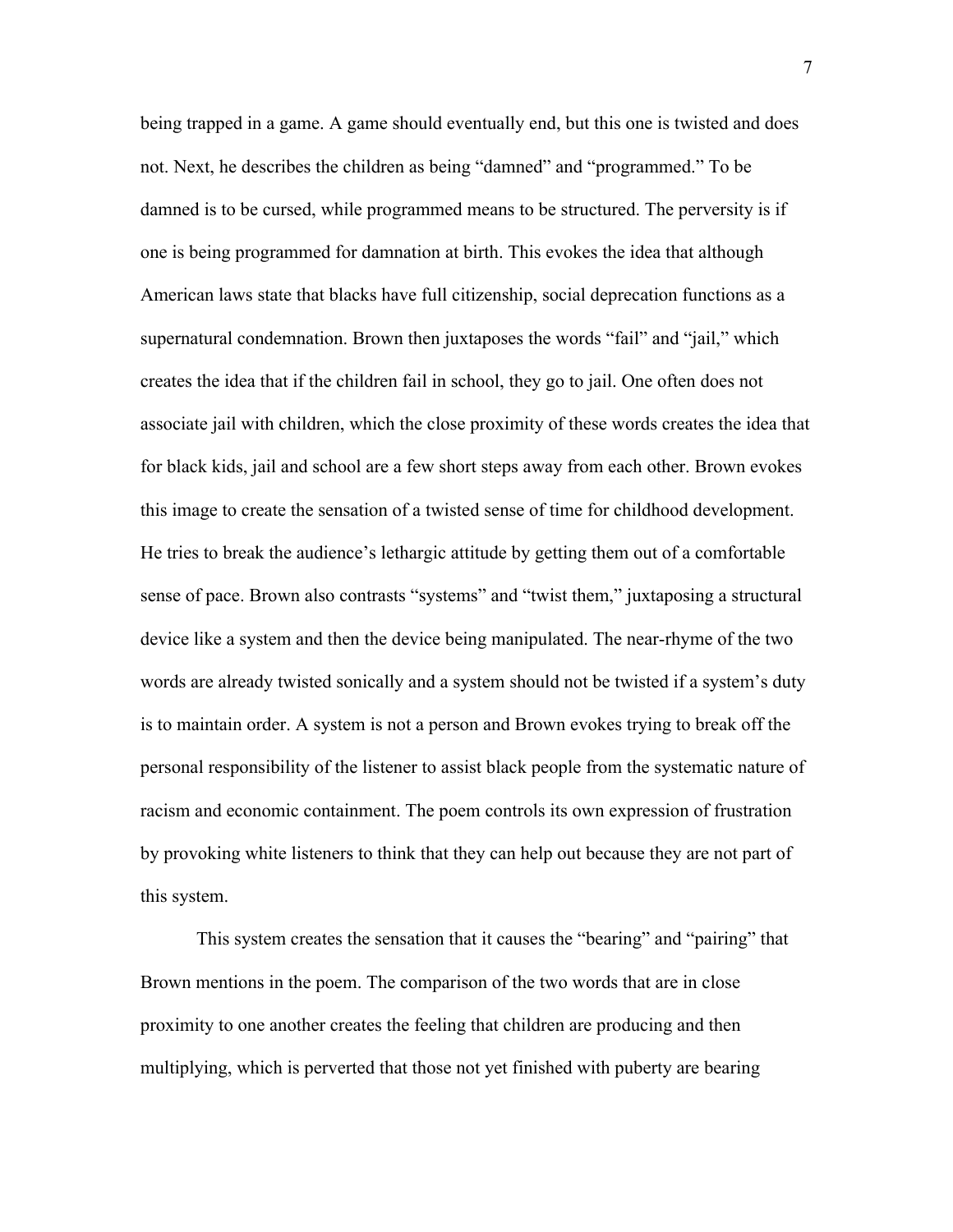children. This 'white definition' of the proper age for reproduction is evoked here in order to show the negative effects of white definitions of appropriate behavior and evidence for the suffering of blacks. Brown uses the mechanical words "bearing" and "pairing" to provoke a cold, distant feeling to the audience members. These words do not evoke a loving union of two people because they only evoke animalistic instincts of sex and reproduction. Brown structures this line by putting "bearing" first and "pairing" second that create the idea of pregnancy coming first and then a union or make-shift relationship coming afterwards to try to justify the conception.

Brown uses double meanings to evoke the abnormalities of the seemingly normal to create a disturbing version of reality and convince the audience that the youth are a product of their environment. When Brown compares the children to "rabbits," he symbolizes both innocence and sexuality. Rabbits are often considered to be happy, innocent, and fluffy creatures to children, but they are also known to reproduce many times during a short period. They are highly sexually active and have a large brood of offspring. Brown uses the symbol of the rabbit to evoke what childhood should represent, innocence, and then turns it upside down to create an image of the perverseness of these children's realities. He wants to create an image a lost childhood and in order to understand the poem fully, white listeners either need to know already something about the black community or they have to discover it themselves.

The absence of a detailed picture of street life to some white audience members in Brown's poem is evident when he uses "trap" to represent a cage of an animal, while also defining it as a location where people sell drugs and hustle for money. The symbol of the cage initially looks like it goes with the rabbit-theme of the poem; however, it might also

8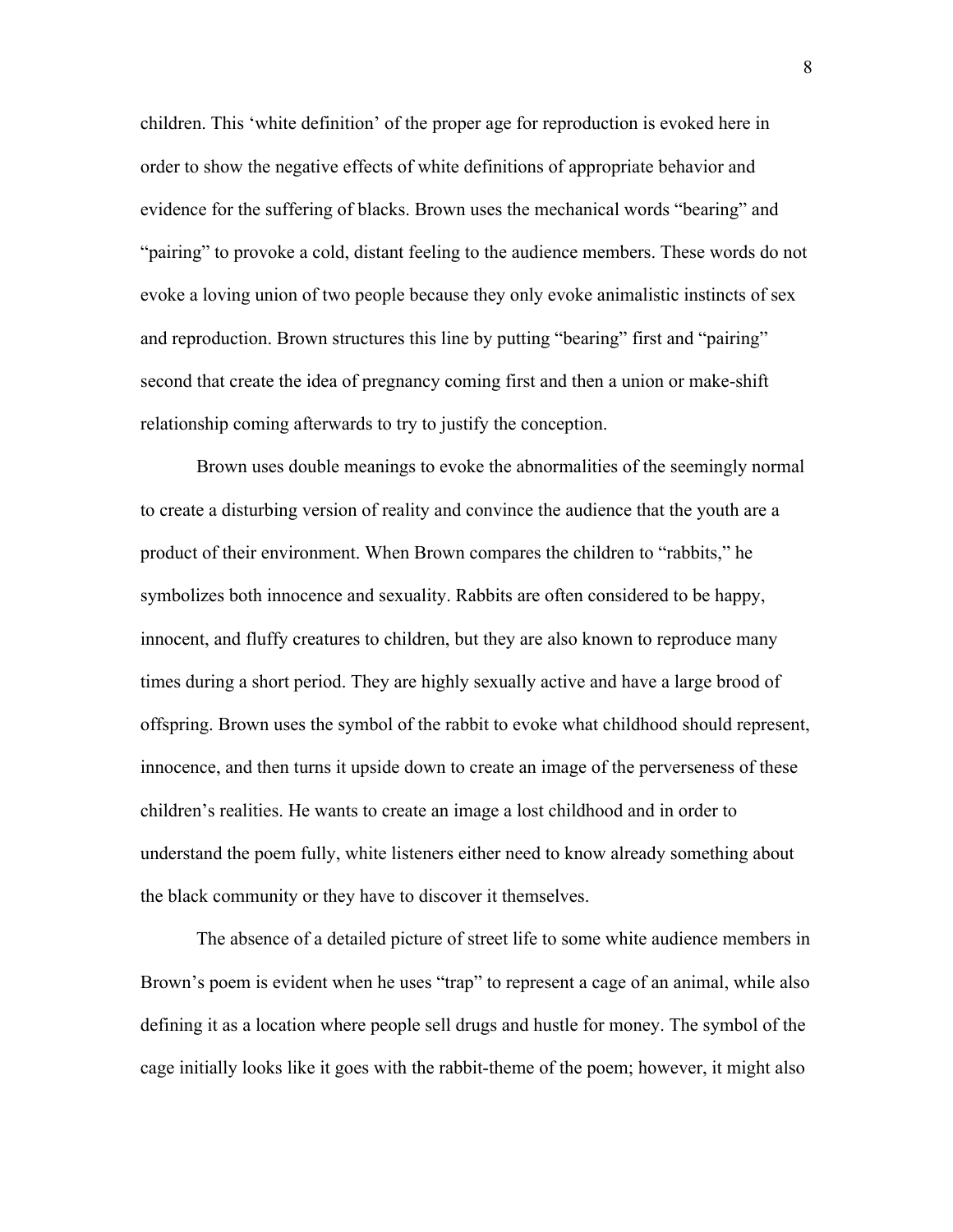evoke America's racist past, in which whites once believed blacks were like animals, less than human. The trap symbolizes the previous enslavement of black people, as well as the current modern-day slavery, or neo-slavery of chronic poverty that keeps blacks from progressing. Trap also represents the modern term, which is defined as a place where people do illegal activities like at street corners and in apartments. It is called a trap because it is difficult to get out of this lucrative business, though it is necessary to survive due to poverty. Brown uses another double meaning when he illustrates the "game" that no one can win, which does not refer to a normal and innocent childhood game. He mentions the children being trapped by "dark skins," which evokes their own black skin and the racism of others that keep them from achieving. The game they have to play is a game of submission and pleasing white society by culturally assimilating. By doing this, they try to be accepted; yet they cannot truly embrace themselves if they fully submit. It is a game "no one wins" because equality is crucial for both the white and black community to be successful.

The audience members that are listening here are whites, middle-class blacks, and poor inner city blacks. Whites are the purveyors of the discourse, while middle-class and inner city blacks do not quite live in freedom, and they try to please the whites as if they are their 'masters.' Brown evokes the idea that it is slavery all over again, or neo-slavery, and persuades both the black audiences that they will not win freedom this way. The game can also be defined as being in a gang, as many young black men are, and see this as a way out of poverty and gaining status or value as a human being. Gangs are a "game no one wins" because they promote violence and often cause devastation to members, victims, and opposing gangs. Yet in a country that has stripped so much of black identity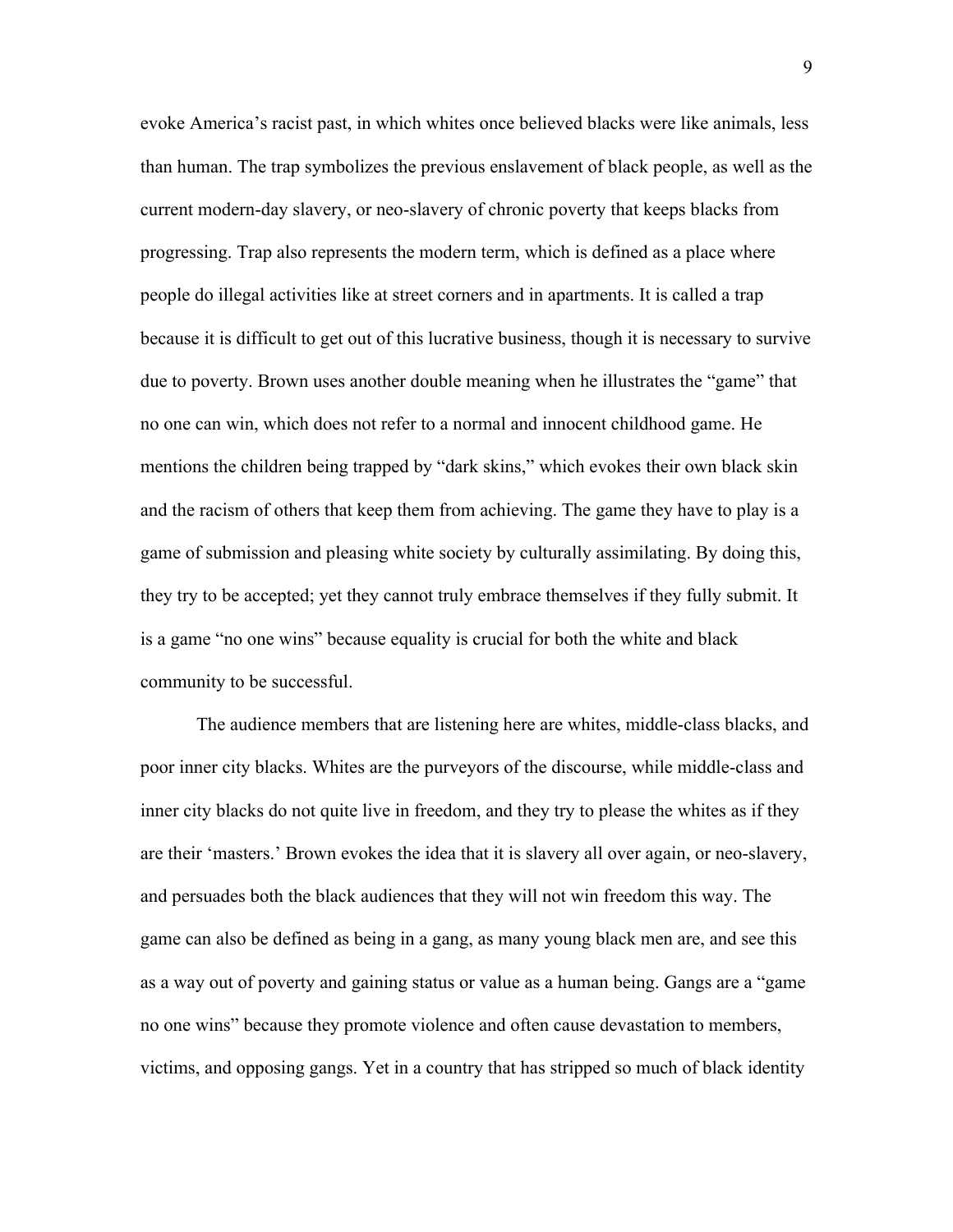away, it is not surprising that many black American youths are looking elsewhere to find their own identity. Brown's double meanings persuade the audience to see youth as products of their environment and to convince the audience of the need to break the twisted cycle of poverty.

The interlocking formal strategies, juxtaposition, and double meanings of "Children of Children," illustrate the perverse poverty cycle for lack of human rights in the black community so the audience will want to change the reality. Brown recognizes that it is twisted for whites to blame a group of people that were enslaved for many centuries. He forces the audience to dive into the deep causes of chronic poverty in black culture. "Children of Children" and his other works help illuminate circumstance and why one should not jump to condemnation.